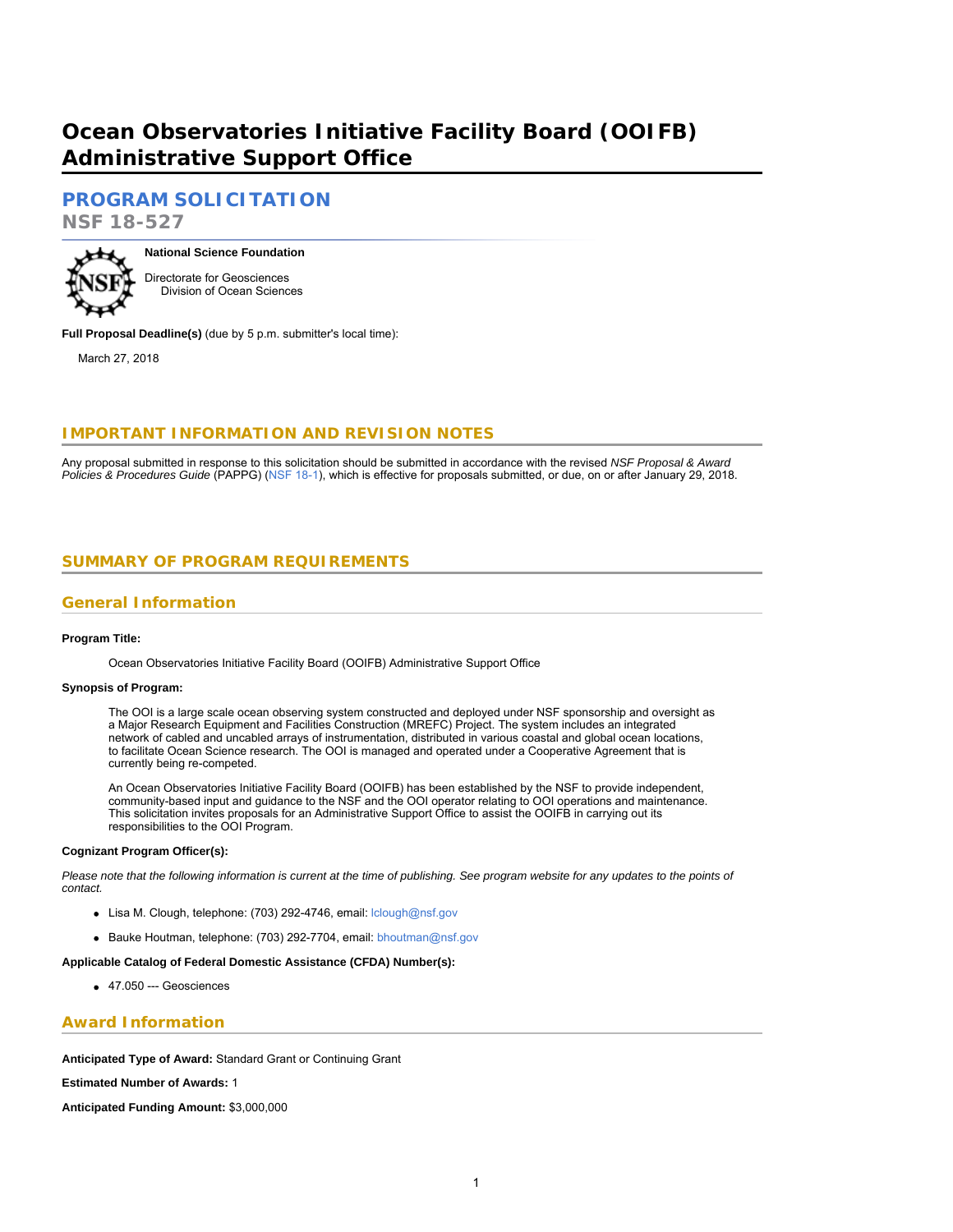\$3 million total for five years at \$600,000 per year. Amount is subject to availability of funds.

### **Eligibility Information**

#### **Who May Submit Proposals:**

The categories of proposers eligible to submit proposals to the National Science Foundation are identified in the *NSF Proposal & Award Policies & Procedures Guide* (PAPPG), Chapter I.E.

#### **Who May Serve as PI:**

**Restricted to individuals who are not serving as PI/Co-PI for active or pending OOI Operations and Maintenance Awards or sub-Awards**

#### **Limit on Number of Proposals per Organization:**

There are no restrictions or limits.

#### **Limit on Number of Proposals per PI or Co-PI:** 1

#### **Proposal Preparation and Submission Instructions**

#### **A. Proposal Preparation Instructions**

- **Letters of Intent:** Not required
- **Preliminary Proposal Submission:** Not required
- **Full Proposals:**
	- Full Proposals submitted via FastLane: *NSF Proposal and Award Policies and Procedures Guide* (PAPPG) guidelines apply. The complete text of the PAPPG is available electronically on the NSF website at: [https://www.nsf.gov/publications/pub\\_summ.jsp?ods\\_key=pappg.](https://www.nsf.gov/publications/pub_summ.jsp?ods_key=pappg)
	- Full Proposals submitted via Grants.gov: *NSF Grants.gov Application Guide: A Guide for the Preparation and Submission of NSF Applications via Grants.gov* guidelines apply (Note: The *NSF Grants.gov Application Guide* is available on the Grants.gov website and on the NSF website at: [https://www.nsf.gov/publications/pub\\_summ.jsp?](https://www.nsf.gov/publications/pub_summ.jsp?ods_key=grantsgovguide)
	- [ods\\_key=grantsgovguide](https://www.nsf.gov/publications/pub_summ.jsp?ods_key=grantsgovguide)).

#### **B. Budgetary Information**

**Cost Sharing Requirements:**

Inclusion of voluntary committed cost sharing is prohibited.

**Indirect Cost (F&A) Limitations:**

Not Applicable

**Other Budgetary Limitations:**

Other budgetary limitations apply. Please see the full text of this solicitation for further information.

#### **C. Due Dates**

**Full Proposal Deadline(s)** (due by 5 p.m. submitter's local time):

March 27, 2018

### **Proposal Review Information Criteria**

#### **Merit Review Criteria:**

National Science Board approved criteria. Additional merit review considerations apply. Please see the full text of this solicitation for further information.

#### **Award Administration Information**

#### **Award Conditions:**

Additional award conditions apply. Please see the full text of this solicitation for further information.

#### **Reporting Requirements:**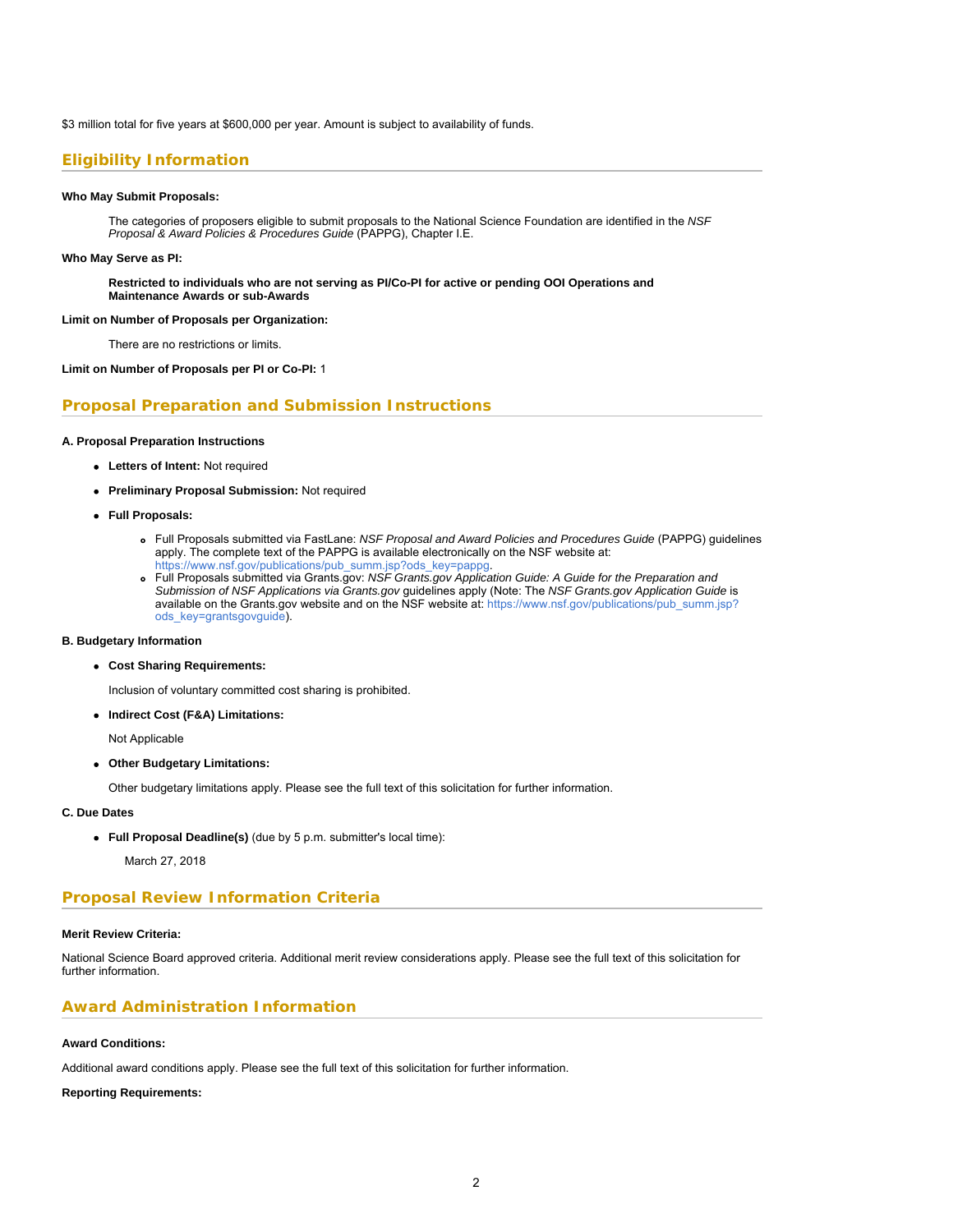<span id="page-2-0"></span>Additional reporting requirements apply. Please see the full text of this solicitation for further information.

### **TABLE OF CONTENTS**

**[Summary of Program Requirements](#page-0-0)**

- I. **[Introduction](#page-2-1)**
- II. **[Program Description](#page-2-2)**
- III. **[Award Information](#page-3-0)**
- IV. **[Eligibility Information](#page-3-1)**

#### V. **[Proposal Preparation and Submission Instructions](#page-4-0)**

- A. [Proposal Preparation Instructions](#page-4-0)
- B. [Budgetary Information](#page-6-0)
- C. [Due Dates](#page-6-1)
- D. [FastLane/Grants.gov Requirements](#page-6-2)

#### VI. **[NSF Proposal Processing and Review Procedures](#page-6-3)**

- A. [Merit Review Principles and Criteria](#page-7-0)
- B. [Review and Selection Process](#page-8-0)

#### VII. **[Award Administration Information](#page-8-1)**

- A. [Notification of the Award](#page-9-0)
	- B. [Award Conditions](#page-9-1)
	- C. [Reporting Requirements](#page-9-2)

<span id="page-2-1"></span>VIII. **[Agency Contacts](#page-10-0)**

IX. **[Other Information](#page-10-1)**

### **I. INTRODUCTION**

The National Science Foundation (NSF) is authorized by the National Science Act of 1950, as amended, to initiate and support basic and applied research and programs to strengthen scientific research potential. To achieve these goals, NSF supports facilities that provide research capabilities in various scientific disciplines. One such facility, the Ocean Observatories Initiative (OOI), provides services and infrastructure to support research and education in the Ocean Sciences.

The OOI consists of an integrated network of cabled and uncabled arrays of instrumentation distributed in various coastal and global ocean locations. Data flow is enabled by an integrated system of hardware and software ("cyberinfrastructure") that receives, processes, and broadly distributes measurements from over 800 instruments in the fixed and mobile locations comprising the observatory. The OOI is designed to accommodate new instruments to support future work proposed by the user community.

This infrastructure facilitates interdisciplinary investigation of short-term meteorological, tectonic, volcanic, geological, geophysical and ecological events, as well as long-term trends in ocean circulation patterns, climate change, ocean acidity, geophysical events, and ecosystems. NSF is in the process of re-competing a new Cooperative Agreement (CA) for OOI Management and Operation [\(https://www.nsf.gov/publications/pub\\_summ.jsp?ods\\_key=nsf17524](https://www.nsf.gov/publications/pub_summ.jsp?ods_key=nsf17524)) which would replace the expiring CA. This effort is well underway with an award anticipated in late calendar year 2018.

NSF has also established an independent and robust advisory structure to serve the needs of OOI operation and maintenance, engage and nurture the research community, and to represent and encourage OOI-based science to the national and international community at large. Initial membership of the Ocean Observatories Initiative Facility Board (OOIFB) was appointed following the release of a Dear Colleague Letter [\(NSF 17-034](https://www.nsf.gov/publications/pub_summ.jsp?ods_key=nsf17034)) by NSF's Division of Ocean Sciences. Subsequent appointments will be made by the OOIFB subject to NSF approval.

<span id="page-2-2"></span>This solicitation seeks proposals from organizations that wish to be considered for the Administrative Support Office to assist the OOIFB in carrying out its responsibilities as described herein and in the Ocean Observatories Initiative Facility Board Terms of Reference ([https://www.nsf.gov/geo/oce/programs/ooi/ooifb-tor.jsp\)](https://www.nsf.gov/geo/oce/programs/ooi/ooifb-tor.jsp). The duration of the award is intended to cover a five-year period.

### **II. PROGRAM DESCRIPTION**

#### A. **Background**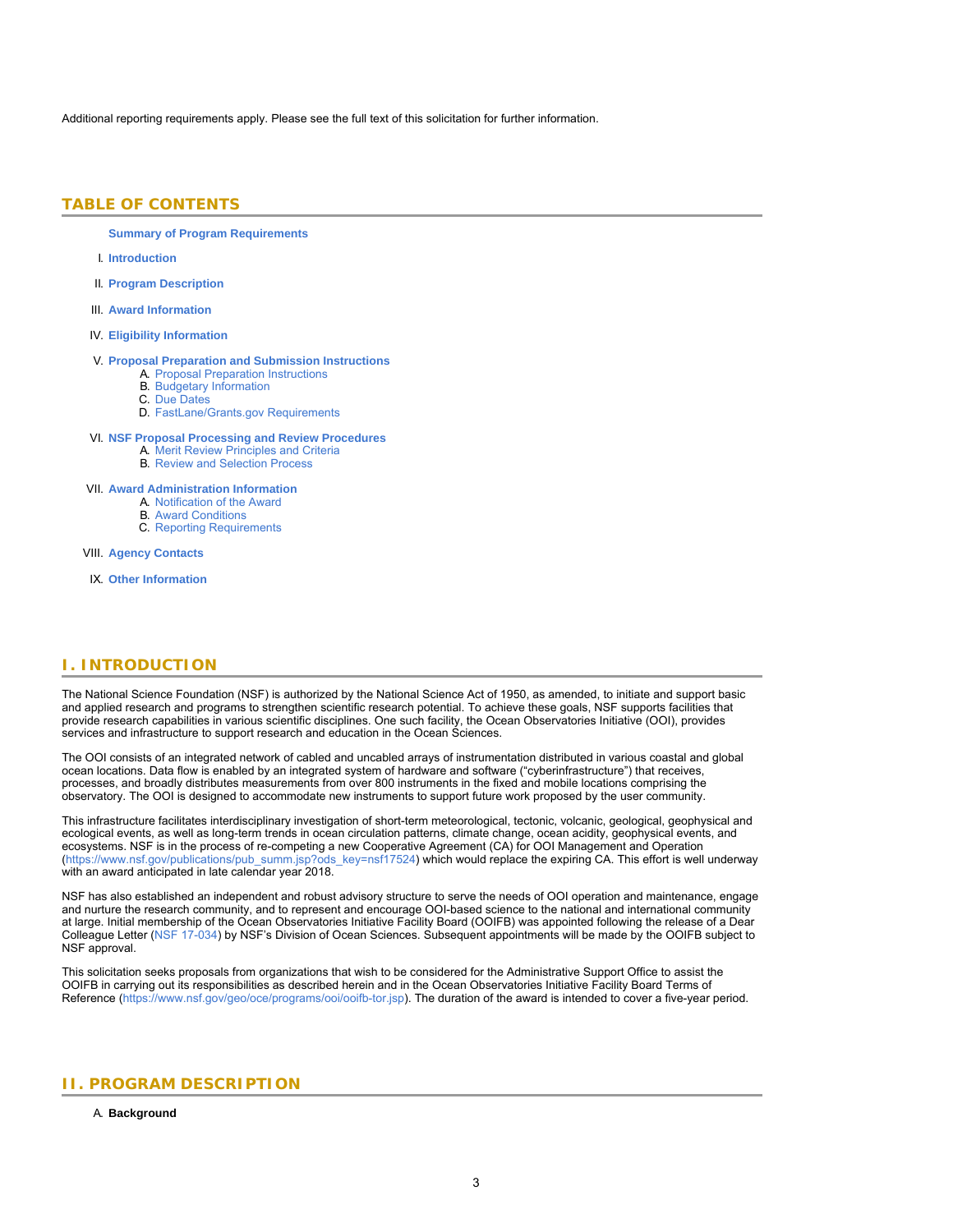An Ocean Observatories Initiative Facility Board (OOIFB) has been established by a separate NSF action to provide independent input and guidance concerning OOI operations. The OOIFB includes seven non-conflicted members of the oceanographic community, one of whom serves as Chair. The Facility Board includes two representatives from the OOI Operator in addition to the non-conflicted scientists. Meetings of the OOIFB convene annually as a minimum and more frequently as required.

Key responsibilities of the OOIFB are:

- Having the leadership role in community oversight of the OOI Science
	- Plan[\(http://oceanleadership.org/files/OOI\\_Science\\_Plan.pdf](https://www.nsf.gov/cgi-bin/goodbye?http://oceanleadership.org/files/OOI_Science_Plan.pdf)) as further amplified in the document titled "Ocean Observatories Initiative (OOI) Scientific Objectives and Network Design: A Closer Look" [\(http://oceanleadership.org/files/Science\\_Prospectus\\_2007-10-10\\_lowres\\_0.pdf](https://www.nsf.gov/cgi-bin/goodbye?http://oceanleadership.org/files/Science_Prospectus_2007-10-10_lowres_0.pdf)), including Appendices A-1 through
	- A-10.
		- Annually examining accomplishments of the OOI Operator, in order to provide guidance as to the contributions of the Annual Work Plans (AWPs) to the progress of the OOI Science Plan.
		- Via workshops, community meetings, and/or other mechanisms, stimulating and engaging the user community in keeping the accomplishments of the OOI at the cutting edge of scientific inquiry and technological innovation.
- Serving as the prime scientific and technical conduit between the oceanographic community, NSF, and the OOI Operator.
	- Developing and implementing strategies to expand scientific and public awareness of the unique scientific and technological opportunities of the OOI, and ensuring that the oceanographic community is kept informed of developments in the OOI.
	- Identifying existing and potential end-user communities, their needs for data and meta-data information from  $\bullet$ the OOI, and providing guidance on the OOI's effectiveness in disseminating this information to end-user communities and the general public.
- Helping to identify collaborative relationships with potential governmental, industrial, educational, and international partners in the OOI, where appropriate.
- Ensuring fair and consistent access to the OOI by all sectors of the user community.
- Monitoring community adherence to applicable NSF policies for data collection, sample archiving, etc. as pertaining to OOI activities.
- Monitoring the appropriateness of existing and/or facilitating the evolution of performance standards for hardware and cyberinfrastructure, and in doing so addressing issues such as short- and long term instrument calibration, incorporation of novel technologies, sampling, expansion of technological upgrades, etc.
- Establishing committees as required for the purpose of obtaining in-depth assessments of highly specialized aspects of OOI components and operations.

### B. **Statement of Work**

The **OOIFB Administrative Support Office** will broadly facilitate activities necessary for the OOIFB to successfully accomplish its general purpose of providing independent input and guidance with respect to management and operation of the OOI. The Administrative Support Office will provide the management structure and resources to seamlessly enable the OOIFB and its committees to carry out the mandate as described herein and in the OOIFB Terms of Reference [\(https://www.nsf.gov/geo/oce/programs/ooi/ooifb-tor.jsp](https://www.nsf.gov/geo/oce/programs/ooi/ooifb-tor.jsp)). Specific responsibilities of the prospective Awardee will include:

- Coordinating logistics and travel arrangements needed to schedule and conduct meetings of the OOIFB and its associated committees.
- Recording the minutes of each meeting and issuing publicly available versions within one month of each meeting's occurrence.
- Coordinating and supporting workshops and other community engagement activities requested by the OOIFB , including those separately funded.
- Assisting the OOIFB in preparing reports summarizing actions, findings and recommendations resulting from OOI community-based workshops.
- Providing other assistance as determined by the OOIFB Chair needed to successfully execute OOIFB responsibilities defined in the Terms of Reference.
- Supporting salary requirements of the OOIFB Chair for an interval of one month per year during the period of performance.
- Establishing and maintaining an internet website that disseminates information to the OOI community and general public concerning ongoing activities, policies, planning and accomplishments of the OOIFB.
- Providing Annual Work Plans and the associated costs to NSF to carry out activities of the OOIFB Administrative Support Office.
- Initiating, managing, and overseeing the funding allocations required to support the OOIFB.
- Providing annual reporting of OOIFB Administrative Support Office status in terms of tasks completed, milestones achieved and funds obligated and expended.

### <span id="page-3-0"></span>**III. AWARD INFORMATION**

<span id="page-3-1"></span>Estimated program budget, number of awards and average award size/duration are subject to the availability of funds.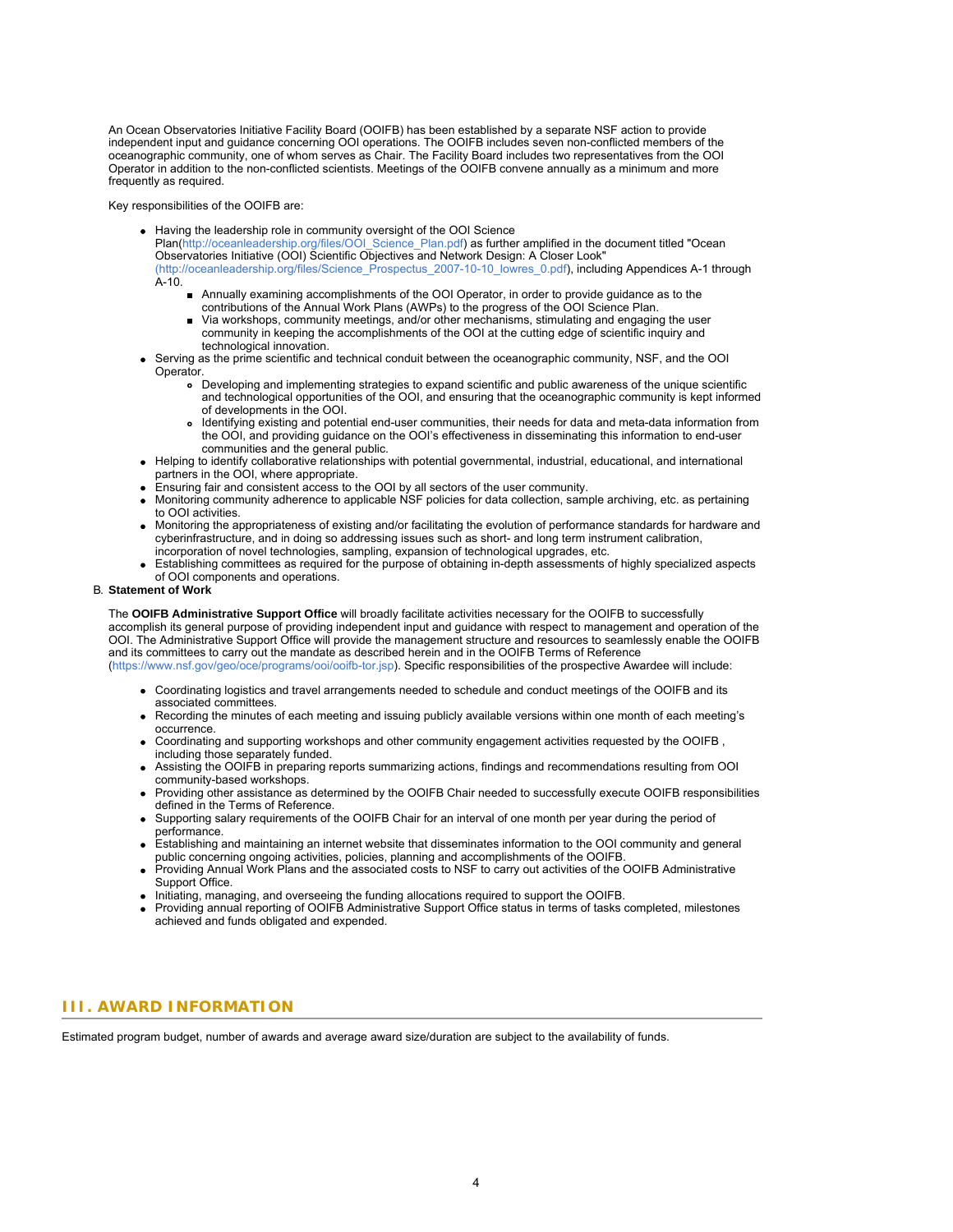# **IV. ELIGIBILITY INFORMATION**

#### **Who May Submit Proposals:**

The categories of proposers eligible to submit proposals to the National Science Foundation are identified in the *NSF Proposal & Award Policies & Procedures Guide* (PAPPG), Chapter I.E.

#### **Who May Serve as PI:**

**Restricted to individuals who are not serving as PI/Co-PI for active or pending OOI Operations and Maintenance Awards or sub-Awards**

#### **Limit on Number of Proposals per Organization:**

There are no restrictions or limits.

#### **Limit on Number of Proposals per PI or Co-PI:** 1

#### **Additional Eligibility Info:**

Proposals may only be submitted by the following institutions/organizations

Universities and Colleges - Universities and two- and four-year colleges (including community colleges) accredited in, and having a campus located in, the U.S. acting on behalf of their faculty members. Such organizations also are referred to as academic institutions.

Non-profit, non-academic organizations: Independent museums, observatories, research labs, professional societies and similar organizations in the U.S. associated with educational or research activities

### <span id="page-4-0"></span>**V. PROPOSAL PREPARATION AND SUBMISSION INSTRUCTIONS**

### **A. Proposal Preparation Instructions**

**Full Proposal Preparation Instructions**: Proposers may opt to submit proposals in response to this Program Solicitation via Grants.gov or via the NSF FastLane system.

- Full proposals submitted via FastLane: Proposals submitted in response to this program solicitation should be prepared and submitted in accordance with the general guidelines contained in the *NSF Proposal & Award Policies & Procedures Guide* (PAPPG). The complete text of the PAPPG is available electronically on the NSF website at: [https://www.nsf.gov/publications/pub\\_summ.jsp?ods\\_key=pappg.](https://www.nsf.gov/publications/pub_summ.jsp?ods_key=pappg) Paper copies of the PAPPG may be obtained from the NSF Publications Clearinghouse, telephone (703) 292-7827 or by e-mail from [nsfpubs@nsf.gov](mailto:nsfpubs@nsf.gov). Proposers are reminded to identify this program solicitation number in the program solicitation block on the NSF Cover Sheet For Proposal to the National Science Foundation. Compliance with this requirement is critical to determining the relevant proposal processing guidelines. Failure to submit this information may delay processing.
- Full proposals submitted via Grants.gov: Proposals submitted in response to this program solicitation via Grants.gov should be prepared and submitted in accordance with the *NSF Grants.gov Application Guide: A Guide for the Preparation and Submission of NSF Applications via Grants.gov*. The complete text of the *NSF Grants.gov Application Guide* is available on the Grants.gov website and on the NSF website at: [\(https://www.nsf.gov/publications/pub\\_summ.jsp?](https://www.nsf.gov/publications/pub_summ.jsp?ods_key=grantsgovguide) [ods\\_key=grantsgovguide](https://www.nsf.gov/publications/pub_summ.jsp?ods_key=grantsgovguide)). To obtain copies of the Application Guide and Application Forms Package, click on the Apply tab on the Grants.gov site, then click on the Apply Step 1: Download a Grant Application Package and Application Instructions link and enter the funding opportunity number, (the program solicitation number without the NSF prefix) and press the Download Package button. Paper copies of the Grants.gov Application Guide also may be obtained from the NSF Publications Clearinghouse, telephone (703) 292-7827 or by e-mail from [nsfpubs@nsf.gov](mailto:nsfpubs@nsf.gov).

In determining which method to utilize in the electronic preparation and submission of the proposal, please note the following:

Collaborative Proposals. All collaborative proposals submitted as separate submissions from multiple organizations must be submitted via the NSF FastLane system. PAPPG Chapter II.D.3 provides additional information on collaborative proposals.

See PAPPG Chapter II.C.2 for guidance on the required sections of a full research proposal submitted to NSF. Please note that the proposal preparation instructions provided in this program solicitation may deviate from the PAPPG instructions.

The Full Proposal shall conform to the guidelines specified in the NSF PAPPG or the NSF Grants.gov Application Guide, except where detailed below.

Proposers are reminded to review procedures under "Proprietary or Privileged Information" in Chapter II.D.1 of the PAPPG and to mark only such information, including patentable ideas, trade secrets, privileged or confidential commercial or financial information, disclosure of which might harm the proposer, with the appropriate legend such as, "The following is (proprietary or confidential) information that (name of proposing organization) requests not be released to persons outside the Government, except for purposes of review and evaluation." Please also see the section entitled "Privacy Act and Public Burden Statements" below.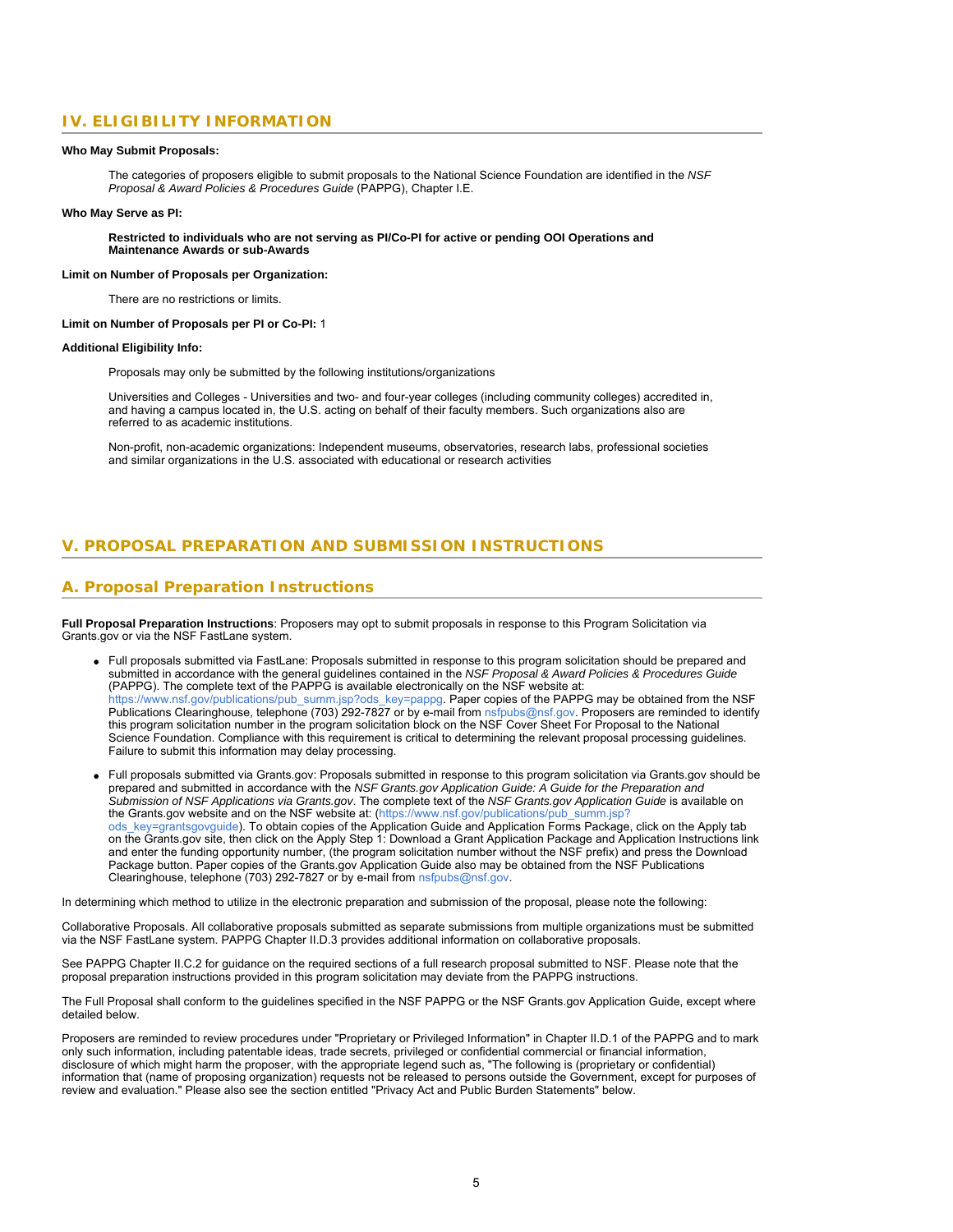The following information is required for the Full Proposal:

- 1. **PI/Co-I Information:** This should follow the standard PAPPG or NSF Grants.gov Application Guide guidelines.
- 2. **Cover Sheet:** A cover sheet must be submitted and electronically signed by an Authorized Organizational Representative for all full proposals. Proposers should select "Center/Research Infrastructure" for the Type of Proposal.
- 3. **Project Summary:** This section should provide a summary of the key points of the proposal and should be understandable to a scientifically or technically literate lay reader. This section must follow the standard PAPPG or NSF Grants.gov Application Guide guidelines. Proposals that do not include an overview and separate statements on intellectual merit and broader impacts within the Project Summary will not be accepted by FastLane or will be returned without review.
- 4. **Program Description (up to 15 pages):** The Program Description section of each proposal should address the qualifications and capabilities of the proposing organization to perform the responsibilities of the OOIFB Administrative Support Office as described in Section II.B. of this solicitation. The Program Description must:

Clearly present the management structure, capability, experience, and qualifications of the organization proposed to serve as the Administrative Support Office. Include an aggregated description of the internal and external resources (both physical and personnel) that the organization and its collaborators will provide to the program. Explain the roles and responsibilities of each known or planned team entity. Provide biographical sketches of all Key Personnel.

- Describe how the proposed management structure and PI will interact with and support the OOI Facility Board established by NSF.
- Describe the approach to accomplishing the tasks necessary to support meetings of the OOIFB and its associated committees.
- Describe the approach to accomplishing the tasks necessary to conduct workshops and other community engagement activities requested by the OOIFB.
- Describe how the proposing organization will directly interact with and assist the OOIFB Chair in accomplishing the OOIFB mandate.
- Describe how the proposed Administrative Support Office will develop and maintain a website that describes and summarizes OOIFB activities completed and in process.
- Describe how the proposed Administrative Support Office will plan activities and determine budgets needed for submittal of Annual Work Plans to the NSF.
- Describe the approach to initiating, managing and overseeing the funding allocations required to support the OOIFB.
- Describe how the reporting requirements required by this solicitation will be accomplished in a timely and efficient manner.

Please note that all information relevant to determining the quality of the proposed work must be included as part of the Project Description, unless otherwise directed in this solicitation.

- 5. **References Cited:** This section should follow the standard PAPPG or NSF Grants.gov Application Guide guidelines.
- 6. **Biographical Sketches:** A resume, limited to 2 pages, must be provided for the PI, each co-PI, all Key Personnel, and any other senior personnel as required in PAPPG Chapter II.C.2.f
- 7. **Budget:** See the instructions in Section B, below.
- 8. **Current and Pending Support:** This section should follow the standard PAPPG or NSF Grants.gov Application Guide guidelines.
- 9. **Supplementary Documentation:** Except as specified in this item or in the NSF PAPPG (see Chapter II.C.2.j), special information relevant to determining the quality of the proposed work must be included either as part of the Project Description or as part of the budget justification.
	- a. **Documentation of collaborative arrangements of significance to the proposal:** Proposers should document with formal memoranda/letters of collaboration any collaborative arrangements of significance in performing the proposed work. Letters of support are not permitted under this solicitation, and proposals containing such letters may be returned without review. Please see the NSF PAPPG Chapter II.C.2.d (iv) for further details.
- 10. **Single Copy Documents:** Information for the items below should be entered via the Single Copy Documents section in FastLane.
	- a. **Collaborators and Other Affiliations Information:** For all PIs, co-PIs, named senior personnel, and/or contractors (including for subAwardees), provide the names of all persons, participants and affiliates with potential conflicts of interest, with format as specified in Chapter II.C.1.e of the NSF PAPPG. For each person, be sure to include information for all collaborators and other affiliations as specified in Chapter II.C.1.e of the NSF PAPPG, as well as for all known individuals who would act as external advisory committee members for OOI; and all subcontractors who would receive funds through the award.
- 11. **Facilities, Equipment and Other Resources:** This section should follow the standard PAPPG NSF Grants.gov Application Guide guidelines. A summary of the applicable guidelines is as follows:

This section of the proposal is used to assess the adequacy of the resources available to perform the effort proposed to satisfy both the Intellectual Merit and Broader Impacts review criteria. Proposers should include an aggregated description of the directly applicable internal and external resources (both physical and personnel) that the organization and its collaborators will provide to the project, should it be funded. Such information must be provided in this sect provide to the project, should it be funded. Such information must be provided in this section, in lieu of other parts of the proposal (e.g., Budget Justification, Project Description). The description should be narrative in nature and must not include any quantifiable financial information.

#### **General Information:**

For additional information on this competition, including NSF practices and policies, proposing organizations should contact the Cognizant Program Officers, Lisa Clough [\(lcough@nsf.gov](mailto:lcough@nsf.gov)) and Bob Houtman [\(bhoutman@nsf.gov](mailto:bhoutman@nsf.gov)). The following publicly available documents will be informative:

- Investing in Science, Engineering, and Education for the Nation's Future: NSF Strategic Plan for 2014-2018 [https://www.nsf.gov/publications/pub\\_summ.jsp?ods\\_key=nsf14043](https://www.nsf.gov/publications/pub_summ.jsp?ods_key=nsf14043).
- Sea Change, 2015-2025 Decadal Survey of Ocean Sciences [Sea Change: 2015-2025 Decadal Survey of Ocean Sciences](https://www.nsf.gov/cgi-bin/goodbye?http://www.nap.edu/catalog/21655/sea-change-2015-2025-decadal-survey-of-ocean-sciences) [|The National Academies Press](https://www.nsf.gov/cgi-bin/goodbye?http://www.nap.edu/catalog/21655/sea-change-2015-2025-decadal-survey-of-ocean-sciences).
- NSF Reply to Sea Change<https://www.nsf.gov/geo/oce/pubs/nsf-oce-sea-change-reply-may-11-2015.pdf>.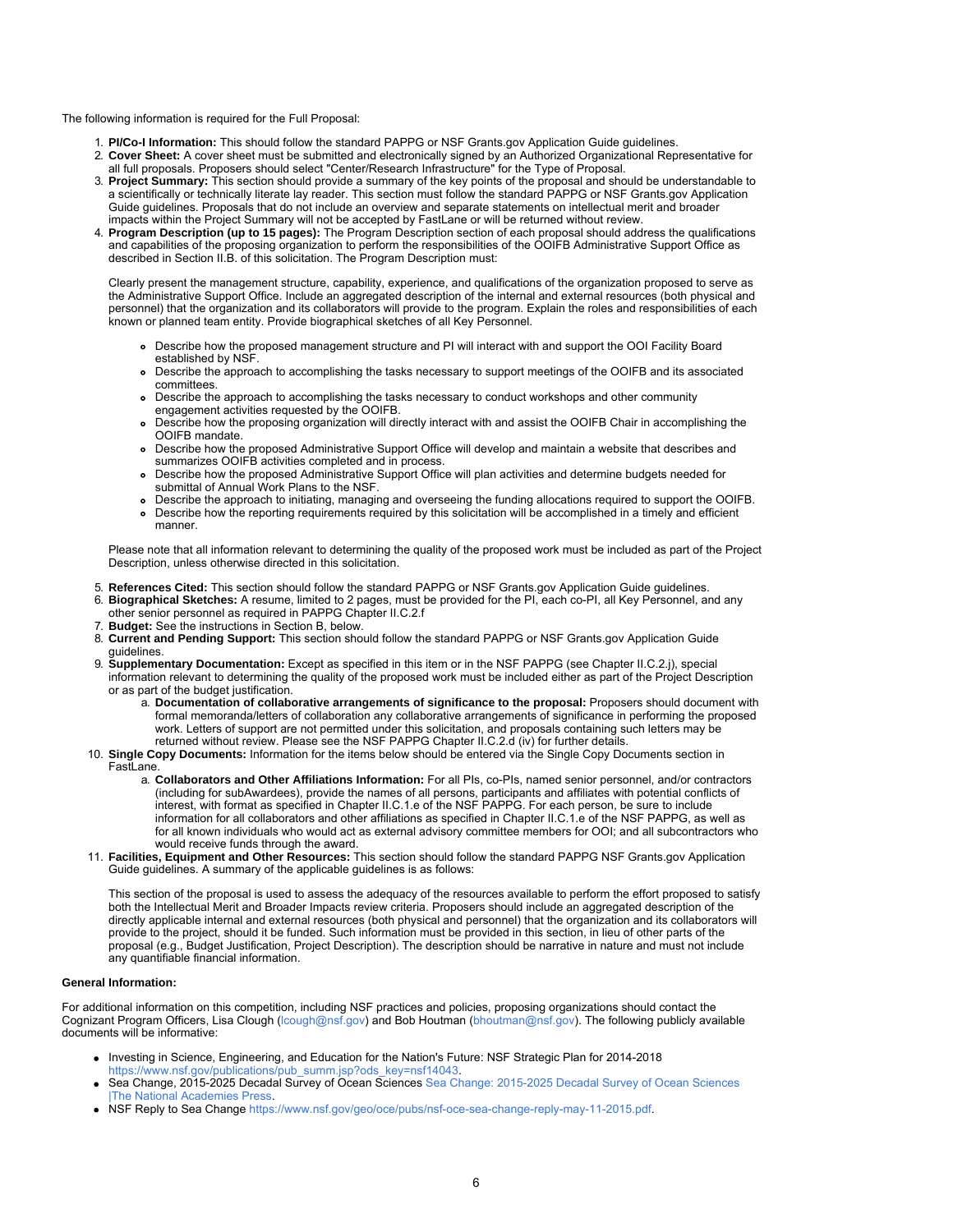- <span id="page-6-1"></span>Ocean Observatories Initiative Science Plan, Revealing the Secrets of Our Ocean Planet, January 2005 http://oceanleadership.org/files/OOI\_Science\_Plan.pdf
- Ocean Observatories Initiative (OOI) Scientific Objectives and Network Design: A Closer Look
- [\(http://oceanleadership.org/files/Science\\_Prospectus\\_2007-10-10\\_lowres\\_0.pdf](https://www.nsf.gov/cgi-bin/goodbye?http://oceanleadership.org/files/Science_Prospectus_2007-10-10_lowres_0.pdf)), including Appendices A-1 through A-10. Ocean Observatories Initiative Website [http://oceanobservatories.org](https://www.nsf.gov/cgi-bin/goodbye?http://oceanobservatories.org/).
- Dear Colleague Letter: Nominations for Participation on "Ocean Observatories Initiative Facility Board" (OOIFB) [https://www.nsf.gov/publications/pub\\_summ.jsp?ods\\_key=nsf17034](https://www.nsf.gov/publications/pub_summ.jsp?ods_key=nsf17034)
- Ocean Observatories Initiative Facility Board: Terms of Reference<https://www.nsf.gov/geo/oce/programs/ooi/ooifb-tor.jsp> .

# <span id="page-6-0"></span>**B. Budgetary Information**

#### **Cost Sharing:**

Inclusion of voluntary committed cost sharing is prohibited.

#### **Other Budgetary Limitations:**

Other budgetary limitations apply. Please see the full text of this solicitation for further information.

#### **Budget Preparation Instructions:**

The full proposal should include a budget on the budget form in FastLane or the R&R Budget Form in Grants.gov for each year of the proposed operational period from August 1, 2018 through July 31, 2023. The budget should be based on total funding of no more than \$600,000 per year. Fastlane and Grants.gov will automatically provide a cumulative budget. The proposal should provide all staffing and budgeting information needed to describe how the organization would fulfill the Awardee responsibilities in Section II of this solicitation. Requested budget amounts for each year of the proposal should reflect the level considered necessary to perform the NSFfunded activities described in the proposal.

Organizations that have not previously received NSF awards should review the NSF Prospective New Awardee Guide [\(https://www.nsf.gov/publications/pub\\_summ.jsp?ods\\_key=pnag161&org=NSF](https://www.nsf.gov/publications/pub_summ.jsp?ods_key=pnag161&org=NSF)) for additional guidance in preparing their budget submission.

### **C. Due Dates**

#### **Full Proposal Deadline(s)** (due by 5 p.m. submitter's local time):

March 27, 2018

### <span id="page-6-2"></span>**D. FastLane/Grants.gov Requirements**

#### **For Proposals Submitted Via FastLane:**

To prepare and submit a proposal via FastLane, see detailed technical instructions available at: <https://www.fastlane.nsf.gov/a1/newstan.htm>. For FastLane user support, call the FastLane Help Desk at 1-800-673- 6188 or e-mail [fastlane@nsf.gov](mailto:fastlane@nsf.gov). The FastLane Help Desk answers general technical questions related to the use of the FastLane system. Specific questions related to this program solicitation should be referred to the NSF program staff contact(s) listed in Section VIII of this funding opportunity.

#### **For Proposals Submitted Via Grants.gov:**

Before using Grants.gov for the first time, each organization must register to create an institutional profile. Once registered, the applicant's organization can then apply for any federal grant on the Grants.gov website. Comprehensive information about using Grants.gov is available on the Grants.gov Applicant Resources webpage: [http://www.grants.gov/web/grants/applicants.html.](http://www.grants.gov/web/grants/applicants.html) In addition, the NSF Grants.gov Application Guide (see link in Section V.A) provides instructions regarding the technical preparation of proposals via Grants.gov. For Grants.gov user support, contact the Grants.gov Contact Center at 1-800-518-4726 or by email: [support@grants.gov.](mailto:support@grants.gov) The Grants.gov Contact Center answers general technical questions related to the use of Grants.gov. Specific questions related to this program solicitation should be referred to the NSF program staff contact(s) listed in Section VIII of this solicitation.

*Submitting the Proposal:* Once all documents have been completed, the Authorized Organizational Representative (AOR) must submit the application to Grants.gov and verify the desired funding opportunity and agency to which the application is submitted. The AOR must then sign and submit the application to Grants.gov. The completed application will be transferred to the NSF FastLane system for further processing.

<span id="page-6-3"></span>Proposers that submitted via FastLane are strongly encouraged to use FastLane to verify the status of their submission to NSF. For proposers that submitted via Grants.gov, until an application has been received and validated by NSF, the Authorized Organizational Representative may check the status of an application on Grants.gov. After proposers have received an e-mail notification from NSF, Research.gov should be used to check the status of an application.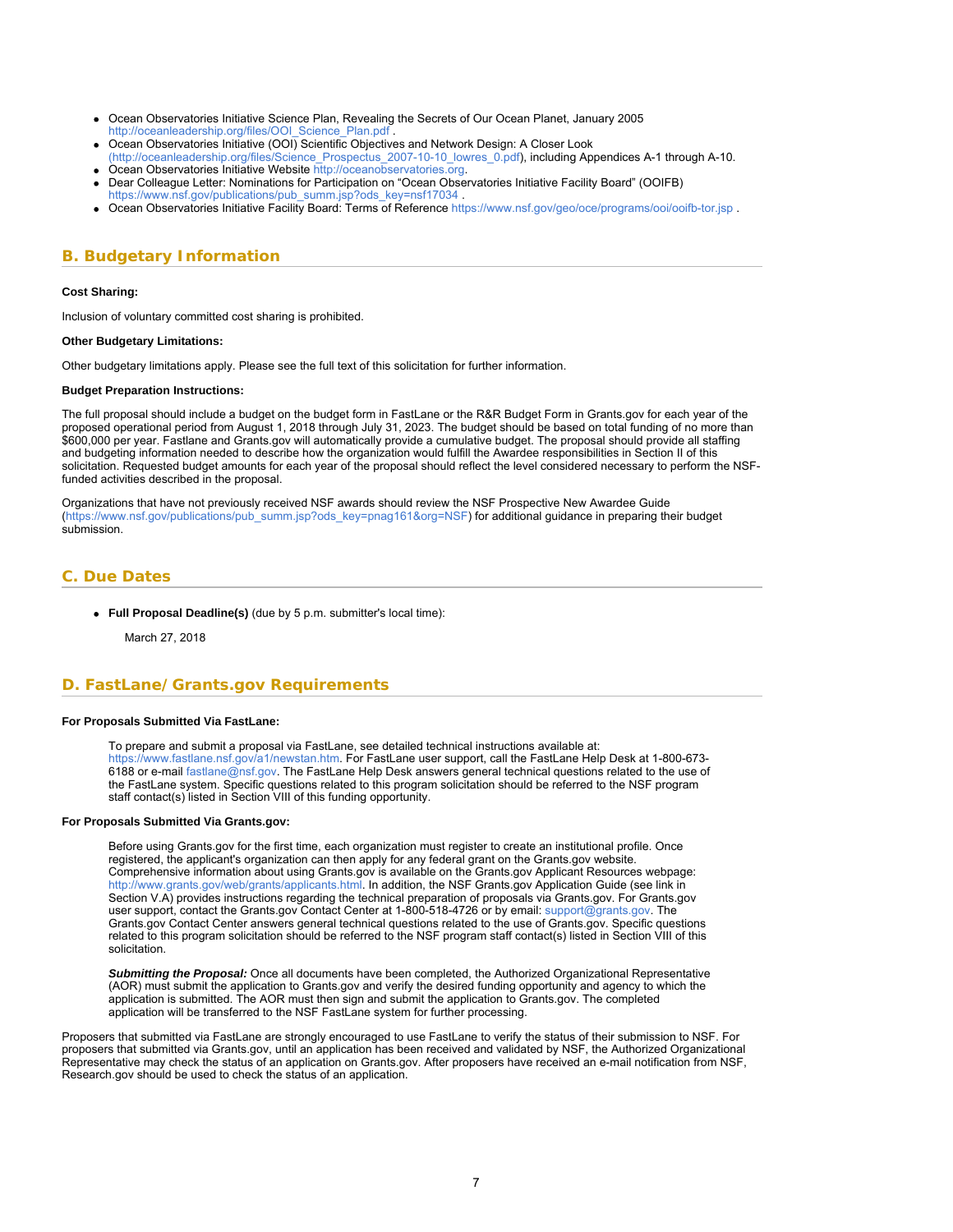### **VI. NSF PROPOSAL PROCESSING AND REVIEW PROCEDURES**

Proposals received by NSF are assigned to the appropriate NSF program for acknowledgement and, if they meet NSF requirements, for review. All proposals are carefully reviewed by a scientist, engineer, or educator serving as an NSF Program Officer, and usually by three to ten other persons outside NSF either as *ad hoc* reviewers, panelists, or both, who are experts in the particular fields represented by the proposal. These reviewers are selected by Program Officers charged with oversight of the review process. Proposers are invited to suggest names of persons they believe are especially well qualified to review the proposal and/or persons they would prefer not review the proposal. These suggestions may serve as one source in the reviewer selection process at the Program Officer's discretion. Submission of such names, however, is optional. Care is taken to ensure that reviewers have no conflicts of interest with the proposal. In addition, Program Officers may obtain comments from site visits before recommending final action on proposals. Senior NSF staff further review recommendations for awards. A flowchart that depicts the entire NSF proposal and award process (and associated timeline) is included in PAPPG Exhibit III-1.

A comprehensive description of the Foundation's merit review process is available on the NSF website at: [https://www.nsf.gov/bfa/dias/policy/merit\\_review/](https://www.nsf.gov/bfa/dias/policy/merit_review/).

Proposers should also be aware of core strategies that are essential to the fulfillment of NSF's mission, as articulated in *[Investing in](https://www.nsf.gov/publications/pub_summ.jsp?ods_key=nsf14043) [Science, Engineering, and Education for the Nation's Future: NSF Strategic Plan for 2014-2018](https://www.nsf.gov/publications/pub_summ.jsp?ods_key=nsf14043)*. These strategies are integrated in the program planning and implementation process, of which proposal review is one part. NSF's mission is particularly well-implemented through the integration of research and education and broadening participation in NSF programs, projects, and activities.

One of the strategic objectives in support of NSF's mission is to foster integration of research and education through the programs, projects, and activities it supports at academic and research institutions. These institutions must recruit, train, and prepare a diverse STEM workforce to advance the frontiers of science and participate in the U.S. technology-based economy. NSF's contribution to the national innovation ecosystem is to provide cutting-edge research under the guidance of the Nation's most creative scientists and engineers. NSF also supports development of a strong science, technology, engineering, and mathematics (STEM) workforce by investing in building the knowledge that informs improvements in STEM teaching and learning.

<span id="page-7-0"></span>NSF's mission calls for the broadening of opportunities and expanding participation of groups, institutions, and geographic regions that are underrepresented in STEM disciplines, which is essential to the health and vitality of science and engineering. NSF is committed to this principle of diversity and deems it central to the programs, projects, and activities it considers and supports.

### **A. Merit Review Principles and Criteria**

The National Science Foundation strives to invest in a robust and diverse portfolio of projects that creates new knowledge and enables breakthroughs in understanding across all areas of science and engineering research and education. To identify which projects to support, NSF relies on a merit review process that incorporates consideration of both the technical aspects of a proposed project and its potential to contribute more broadly to advancing NSF's mission "to promote the progress of science; to advance the national health, prosperity, and welfare; to secure the national defense; and for other purposes." NSF makes every effort to conduct a fair, competitive, transparent merit review process for the selection of projects.

#### **1. Merit Review Principles**

These principles are to be given due diligence by PIs and organizations when preparing proposals and managing projects, by reviewers when reading and evaluating proposals, and by NSF program staff when determining whether or not to recommend proposals for funding and while overseeing awards. Given that NSF is the primary federal agency charged with nurturing and supporting excellence in basic research and education, the following three principles apply:

- All NSF projects should be of the highest quality and have the potential to advance, if not transform, the frontiers of knowledge.
- NSF projects, in the aggregate, should contribute more broadly to achieving societal goals. These "Broader Impacts" may be accomplished through the research itself, through activities that are directly related to specific research projects, or through activities that are supported by, but are complementary to, the project. The project activities may be based on previously established and/or innovative methods and approaches, but in either case must be well justified.
- Meaningful assessment and evaluation of NSF funded projects should be based on appropriate metrics, keeping in mind the likely correlation between the effect of broader impacts and the resources provided to implement projects. If the size of the activity is limited, evaluation of that activity in isolation is not likely to be meaningful. Thus, assessing the effectiveness of these activities may best be done at a higher, more aggregated, level than the individual project.

With respect to the third principle, even if assessment of Broader Impacts outcomes for particular projects is done at an aggregated level, PIs are expected to be accountable for carrying out the activities described in the funded project. Thus, individual projects should include clearly stated goals, specific descriptions of the activities that the PI intends to do, and a plan in place to document the outputs of those activities.

These three merit review principles provide the basis for the merit review criteria, as well as a context within which the users of the criteria can better understand their intent.

#### **2. Merit Review Criteria**

All NSF proposals are evaluated through use of the two National Science Board approved merit review criteria. In some instances, however, NSF will employ additional criteria as required to highlight the specific objectives of certain programs and activities.

The two merit review criteria are listed below. **Both** criteria are to be given **full consideration** during the review and decision-making processes; each criterion is necessary but neither, by itself, is sufficient. Therefore, proposers must fully address both criteria. (PAPPG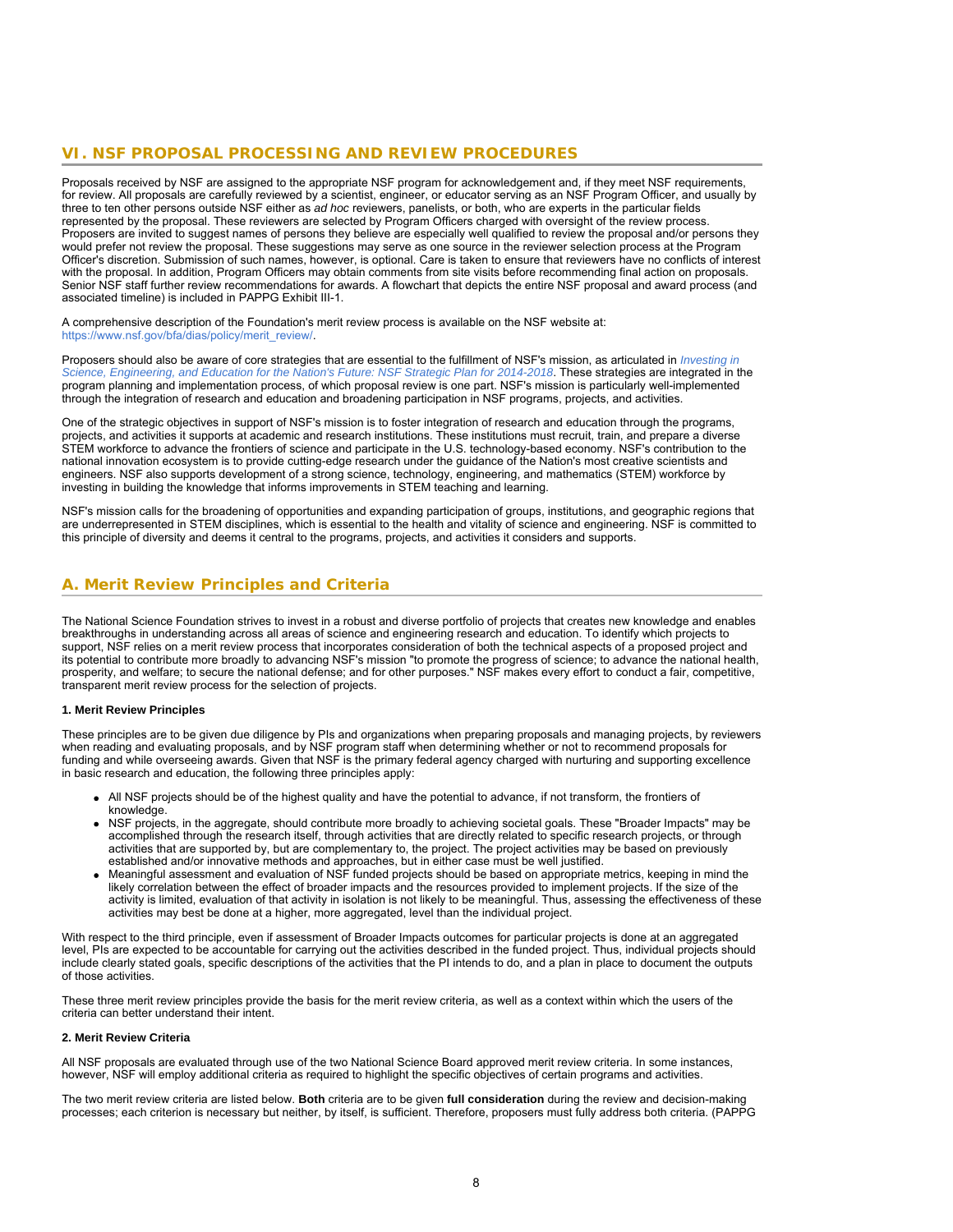Chapter II.C.2.d(i). contains additional information for use by proposers in development of the Project Description section of the proposal). Reviewers are strongly encouraged to review the criteria, including PAPPG Chapter II.C.2.d(i), prior to the review of a proposal.

When evaluating NSF proposals, reviewers will be asked to consider what the proposers want to do, why they want to do it, how they plan to do it, how they will know if they succeed, and what benefits could accrue if the project is successful. These issues apply both to the technical aspects of the proposal and the way in which the project may make broader contributions. To that end, reviewers will be asked to evaluate all proposals against two criteria:

- **Intellectual Merit:** The Intellectual Merit criterion encompasses the potential to advance knowledge; and
- **Broader Impacts:** The Broader Impacts criterion encompasses the potential to benefit society and contribute to the achievement of specific, desired societal outcomes.

The following elements should be considered in the review for both criteria:

- 1. What is the potential for the proposed activity to
	- a. Advance knowledge and understanding within its own field or across different fields (Intellectual Merit); and b. Benefit society or advance desired societal outcomes (Broader Impacts)?
- 2. To what extent do the proposed activities suggest and explore creative, original, or potentially transformative concepts?
- 3. Is the plan for carrying out the proposed activities well-reasoned, well-organized, and based on a sound rationale? Does the plan incorporate a mechanism to assess success?
- 4. How well qualified is the individual, team, or organization to conduct the proposed activities?
- 5. Are there adequate resources available to the PI (either at the home organization or through collaborations) to carry out the proposed activities?

Broader impacts may be accomplished through the research itself, through the activities that are directly related to specific research projects, or through activities that are supported by, but are complementary to, the project. NSF values the advancement of scientific knowledge and activities that contribute to achievement of societally relevant outcomes. Such outcomes include, but are not limited to: full participation of women, persons with disabilities, and underrepresented minorities in science, technology, engineering, and mathematics (STEM); improved STEM education and educator development at any level; increased public scientific literacy and public engagement with science and technology; improved well-being of individuals in society; development of a diverse, globally competitive STEM workforce; increased partnerships between academia, industry, and others; improved national security; increased economic competitiveness of the United States; and enhanced infrastructure for research and education.

Proposers are reminded that reviewers will also be asked to review the Data Management Plan and the Postdoctoral Researcher Mentoring Plan, as appropriate.

#### **Additional Solicitation Specific Review Criteria**

Review criteria will also include an assessment of the proponent organization's structure, capability and experience in supporting the administrative needs of scientific boards. The proposed approach to accomplishing each of the requirements listed in the Statement of Work (Section II.B.) and to be addressed by the proponent in the Program Description (Item 4, Section V) of this Solicitation will be specifically evaluated in terms of understanding of the requirement, comprehensiveness of approach and likelihood of successful performance.

### <span id="page-8-0"></span>**B. Review and Selection Process**

Proposals submitted in response to this program solicitation will be reviewed by Panel Review and/or Internal NSF Review.

The Review Panel will be convened as soon as practicable following the deadline for proposal submission.

Reviewers will be asked to evaluate proposals using two National Science Board approved merit review criteria and, if applicable, additional program specific criteria. A summary rating and accompanying narrative will generally be completed and submitted by each reviewer and/or panel. The Program Officer assigned to manage the proposal's review will consider the advice of reviewers and will formulate a recommendation.

After scientific, technical and programmatic review and consideration of appropriate factors, the NSF Program Officer recommends to the cognizant Division Director whether the proposal should be declined or recommended for award. NSF strives to be able to tell applicants whether their proposals have been declined or recommended for funding within six months. Large or particularly complex proposals or proposals from new awardees may require additional review and processing time. The time interval begins on the deadline or target date, or receipt date, whichever is later. The interval ends when the Division Director acts upon the Program Officer's recommendation.

After programmatic approval has been obtained, the proposals recommended for funding will be forwarded to the Division of Grants and Agreements for review of business, financial, and policy implications. After an administrative review has occurred, Grants and Agreements Officers perform the processing and issuance of a grant or other agreement. Proposers are cautioned that only a Grants and Agreements Officer may make commitments, obligations or awards on behalf of NSF or authorize the expenditure of funds. No commitment on the part of NSF should be inferred from technical or budgetary discussions with a NSF Program Officer. A Principal Investigator or organization that makes financial or personnel commitments in the absence of a grant or cooperative agreement signed by the NSF Grants and Agreements Officer does so at their own risk.

<span id="page-8-1"></span>Once an award or declination decision has been made, Principal Investigators are provided feedback about their proposals. In all cases, reviews are treated as confidential documents. Verbatim copies of reviews, excluding the names of the reviewers or any reviewer-identifying information, are sent to the Principal Investigator/Project Director by the Program Officer. In addition, the proposer will receive an explanation of the decision to award or decline funding.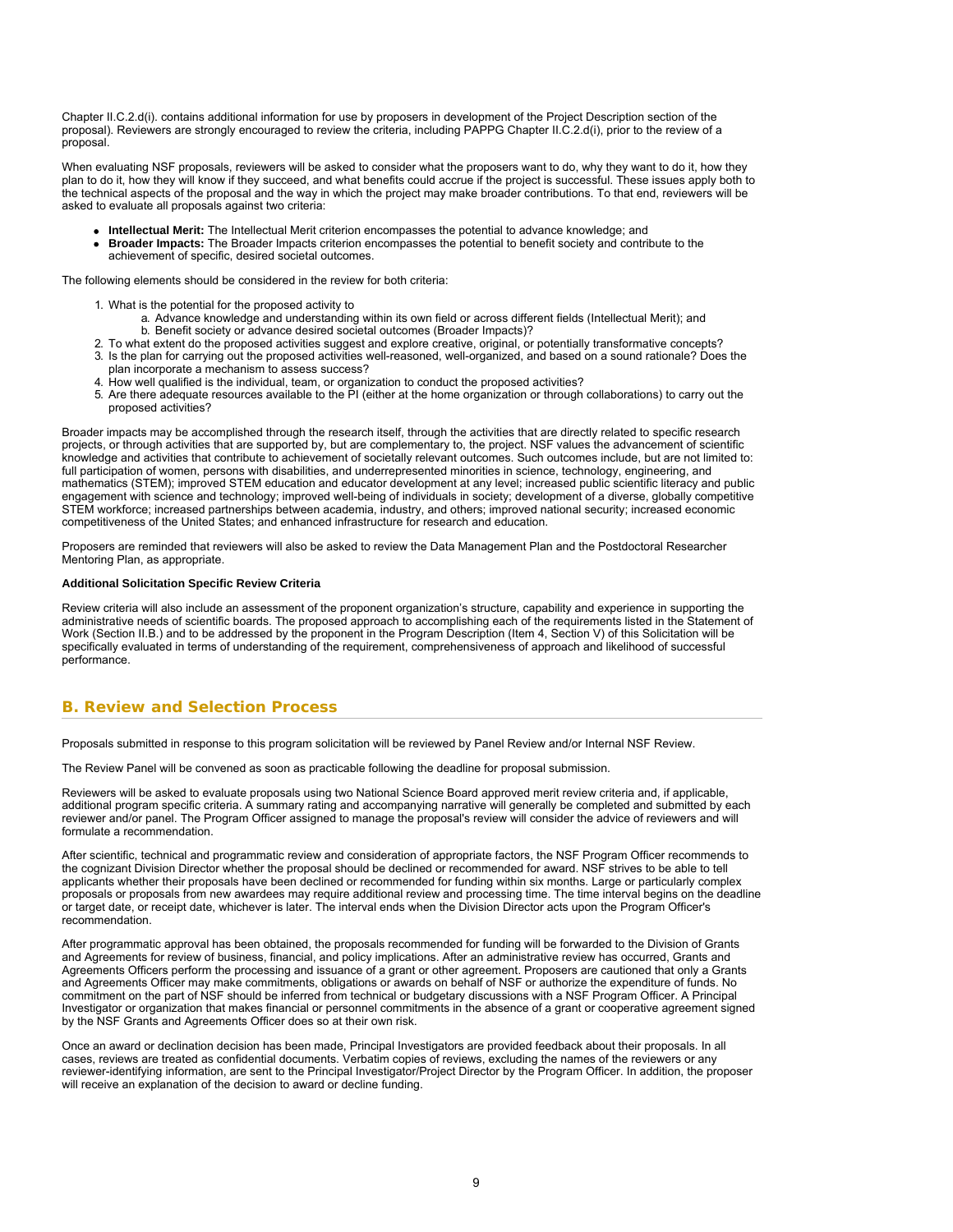### <span id="page-9-0"></span>**VII. AWARD ADMINISTRATION INFORMATION**

### **A. Notification of the Award**

Notification of the award is made to *the submitting organization* by a Grants Officer in the Division of Grants and Agreements. Organizations whose proposals are declined will be advised as promptly as possible by the cognizant NSF Program administering the program. Verbatim copies of reviews, not including the identity of the reviewer, will be provided automatically to the Principal Investigator. (See Section VI.B. for additional information on the review process).

### <span id="page-9-1"></span>**B. Award Conditions**

An NSF award consists of: (1) the award notice, which includes any special provisions applicable to the award and any numbered amendments thereto; (2) the budget, which indicates the amounts, by categories of expense, on which NSF has based its support (or otherwise communicates any specific approvals or disapprovals of proposed expenditures); (3) the proposal referenced in the award notice; (4) the applicable award conditions, such as Grant General Conditions (GC-1)\*; or Research Terms and Conditions\* and (5) any announcement or other NSF issuance that may be incorporated by reference in the award notice. Cooperative agreements also are administered in accordance with NSF Cooperative Agreement Financial and Administrative Terms and Conditions (CA-FATC) and the applicable Programmatic Terms and Conditions. NSF awards are electronically signed by an NSF Grants and Agreements Officer and transmitted electronically to the organization via e-mail.

\*These documents may be accessed electronically on NSF's Website at [https://www.nsf.gov/awards/managing/award\\_conditions.jsp?](https://www.nsf.gov/awards/managing/award_conditions.jsp?org=NSF) [org=NSF.](https://www.nsf.gov/awards/managing/award_conditions.jsp?org=NSF) Paper copies may be obtained from the NSF Publications Clearinghouse, telephone (703) 292-7827 or by e-mail from [nsfpubs@nsf.gov.](mailto:nsfpubs@nsf.gov)

More comprehensive information on NSF Award Conditions and other important information on the administration of NSF awards is contained in the NSF *Proposal & Award Policies & Procedures Guide* (PAPPG) Chapter VII, available electronically on the NSF Website at [https://www.nsf.gov/publications/pub\\_summ.jsp?ods\\_key=pappg](https://www.nsf.gov/publications/pub_summ.jsp?ods_key=pappg).

#### **Special Award Conditions:**

The award associated with this solicitation will be a standard or continuing grant that will fund the OOIFB Administrative Support Office in accordance with approved Annual Work Plans. The following are some of the measures NSF uses to conduct oversight:

Review of Annual Project Reports, Annual Performance Reports including Metrics, and Annual Work Plans

# <span id="page-9-2"></span>**C. Reporting Requirements**

For all multi-year grants (including both standard and continuing grants), the Principal Investigator must submit an annual project report to the cognizant Program Officer no later than 90 days prior to the end of the current budget period. (Some programs or awards require submission of more frequent project reports). No later than 120 days following expiration of a grant, the PI also is required to submit a final project report, and a project outcomes report for the general public.

Failure to provide the required annual or final project reports, or the project outcomes report, will delay NSF review and processing of any future funding increments as well as any pending proposals for all identified PIs and co-PIs on a given award. PIs should examine the formats of the required reports in advance to assure availability of required data.

PIs are required to use NSF's electronic project-reporting system, available through Research.gov, for preparation and submission of annual and final project reports. Such reports provide information on accomplishments, project participants (individual and organizational), publications, and other specific products and impacts of the project. Submission of the report via Research.gov constitutes certification by the PI that the contents of the report are accurate and complete. The project outcomes report also must be prepared and submitted using Research.gov. This report serves as a brief summary, prepared specifically for the public, of the nature and outcomes of the project. This report will be posted on the NSF website exactly as it is submitted by the PI.

More comprehensive information on NSF Reporting Requirements and other important information on the administration of NSF awards is contained in the *NSF Proposal & Award Policies & Procedures Guide* (PAPPG) Chapter VII, available electronically on the NSF Website at [https://www.nsf.gov/publications/pub\\_summ.jsp?ods\\_key=pappg](https://www.nsf.gov/publications/pub_summ.jsp?ods_key=pappg).

#### **In addition to the Annual Project Report, Final Project Report, and Project Outcomes Report the Awardee will provide the following:**

**A Draft Annual Work Plan (AWP)**, to be submitted annually a minimum of 60 days prior to August 1, which establishes the technical approach to fulfilling NSF goals, requirements and cost targets for expenditures. (Timeline adjustments will be made for the first year of performance as needed). The AWP will cover the upcoming operational year and will address, but not be limited to, Programmatic Goals, Metrics and Milestones, Staffing and Organization Plans and Major Planning Activities. AWP contents will reflect the schedules, funding levels, guidelines and formats approved by the NSF Program Officer. The draft approved Annual Work Plans will serve to guide OOIFB Administrative Support Office activities for each respective year during the period of performance. The draft AWP will be refined and submitted to the NSF Program Officer for approval a minimum of 30 days prior to the start of the new program operational year.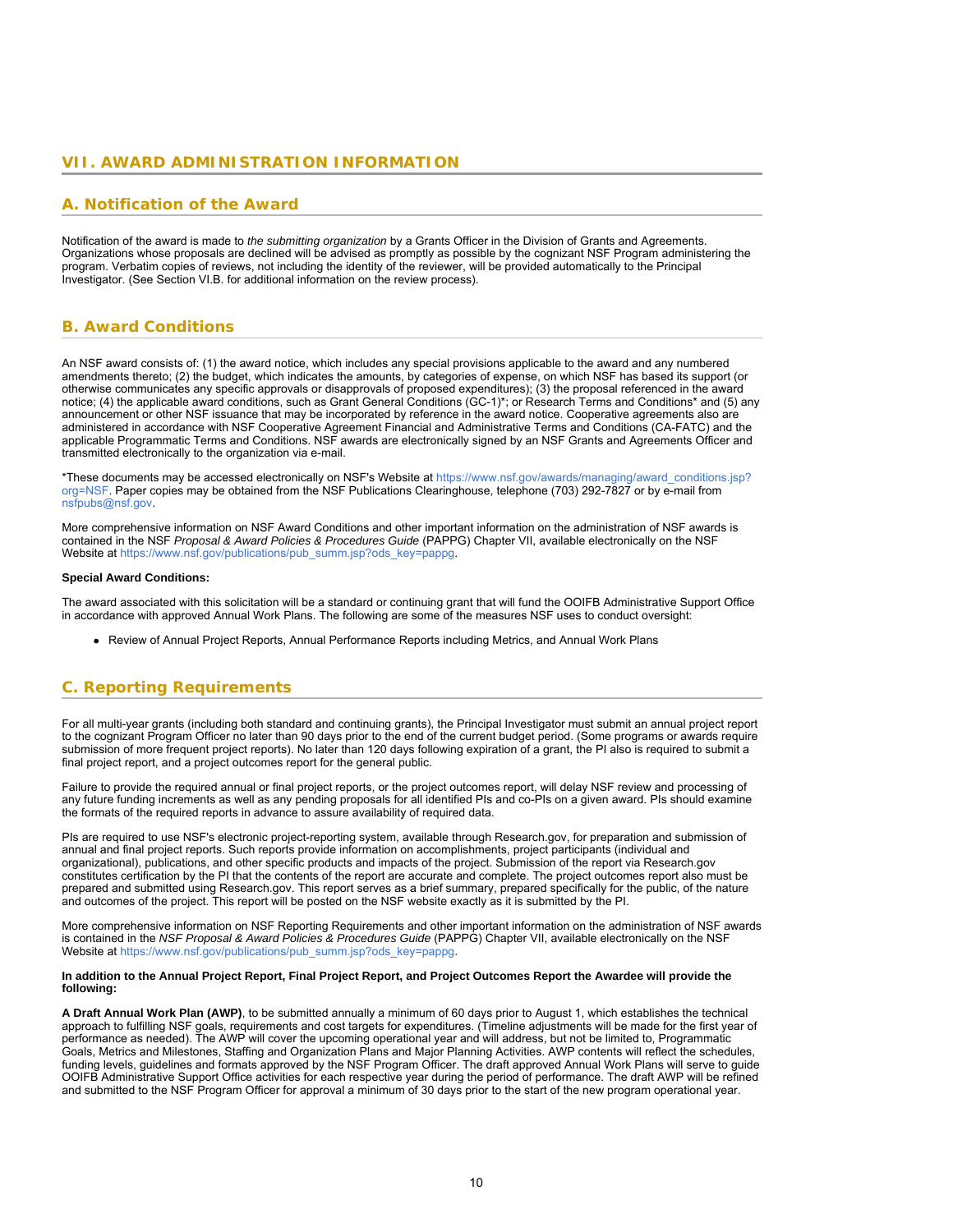**Regular Informal Reports** including communication with the NSF Program Officer(s)

The Awardee will acknowledge the support of the NSF on any signs identifying the OOIFB at its various locations. An acknowledgement of NSF support and disclaimer must appear in any publication of any material based upon or developed under this contract in substantially the following terms:

<span id="page-10-0"></span>"The Ocean Observatories Initiative Facility Board and Administrative Support Office is sponsored by the National Science Foundation. Any opinions, findings and conclusions or recommendations expressed in this publication are those of the author(s) and do not necessarily reflect the views of the National Science Foundation." (The preceding sentence may be omitted from scientific articles or papers published in scientific journals.) Also, support of other agencies or international contributors shall be acknowledged as appropriate.

### **VIII. AGENCY CONTACTS**

*Please note that the program contact information is current at the time of publishing. See program website for any updates to the points of contact.*

General inquiries regarding this program should be made to:

- Lisa M. Clough, telephone: (703) 292-4746, email: lolough@nsf.gov
- Bauke Houtman, telephone: (703) 292-7704, email: [bhoutman@nsf.gov](mailto:bhoutman@nsf.gov)

For questions related to the use of FastLane, contact:

**FastLane Help Desk, telephone: 1-800-673-6188; e-mail: [fastlane@nsf.gov](mailto:fastlane@nsf.gov).** 

<span id="page-10-1"></span>For questions relating to Grants.gov contact:

Grants.gov Contact Center: If the Authorized Organizational Representatives (AOR) has not received a confirmation message from Grants.gov within 48 hours of submission of application, please contact via telephone: 1-800-518-4726; e-mail: [support@grants.gov.](mailto:support@grants.gov)

### **IX. OTHER INFORMATION**

The NSF website provides the most comprehensive source of information on NSF Directorates (including contact information), programs and funding opportunities. Use of this website by potential proposers is strongly encouraged. In addition, "NSF Update" is an information-delivery system designed to keep potential proposers and other interested parties apprised of new NSF funding opportunities and publications, important changes in proposal and award policies and procedures, and upcoming NSF [Grants](https://www.nsf.gov/bfa/dias/policy/outreach.jsp) [Conferences](https://www.nsf.gov/bfa/dias/policy/outreach.jsp). Subscribers are informed through e-mail or the user's Web browser each time new publications are issued that match their identified interests. "NSF Update" also is available on [NSF's website](https://www.nsf.gov/cgi-bin/goodbye?https://public.govdelivery.com/accounts/USNSF/subscriber/new?topic_id=USNSF_179).

Grants.gov provides an additional electronic capability to search for Federal government-wide grant opportunities. NSF funding opportunities may be accessed via this mechanism. Further information on Grants.gov may be obtained at [http://www.grants.gov](http://www.grants.gov/).

### **ABOUT THE NATIONAL SCIENCE FOUNDATION**

The National Science Foundation (NSF) is an independent Federal agency created by the National Science Foundation Act of 1950, as amended (42 USC 1861-75). The Act states the purpose of the NSF is "to promote the progress of science; [and] to advance the national health, prosperity, and welfare by supporting research and education in all fields of science and engineering."

NSF funds research and education in most fields of science and engineering. It does this through grants and cooperative agreements to more than 2,000 colleges, universities, K-12 school systems, businesses, informal science organizations and other research organizations throughout the US. The Foundation accounts for about one-fourth of Federal support to academic institutions for basic research.

NSF receives approximately 55,000 proposals each year for research, education and training projects, of which approximately 11,000 are funded. In addition, the Foundation receives several thousand applications for graduate and postdoctoral fellowships. The agency operates no laboratories itself but does support National Research Centers, user facilities, certain oceanographic vessels and Arctic and Antarctic research stations. The Foundation also supports cooperative research between universities and industry, US participation in international scientific and engineering efforts, and educational activities at every academic level.

*Facilitation Awards for Scientists and Engineers with Disabilities* (FASED) provide funding for special assistance or equipment to enable persons with disabilities to work on NSF-supported projects. See the *NSF Proposal & Award Policies & Procedures Guide* Chapter II.E.6 for instructions regarding preparation of these types of proposals.